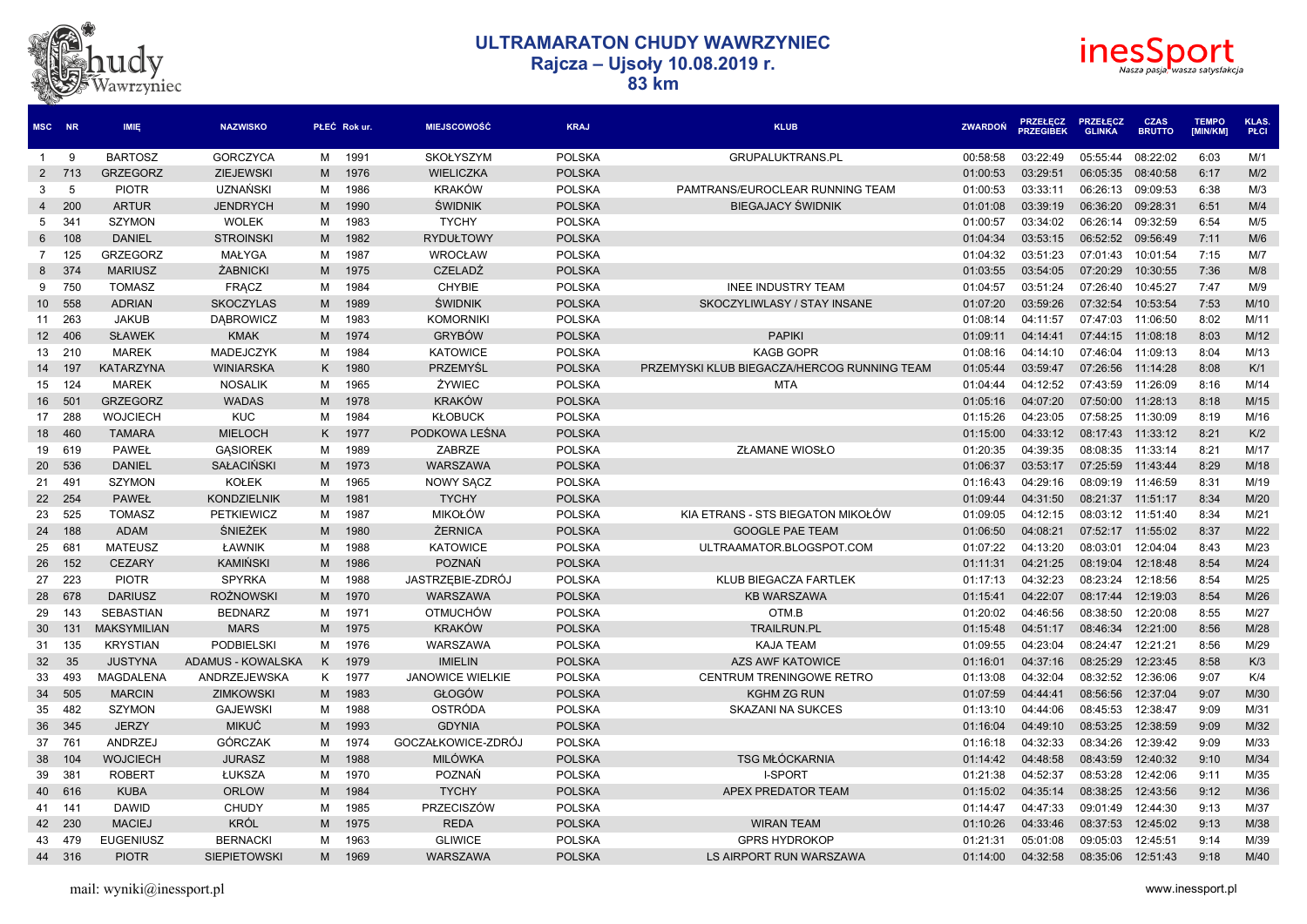



| MSC NR |        | <b>IMIE</b>       | <b>NAZWISKO</b>       |     | PŁEĆ Rok ur. | <b>MIEJSCOWOŚĆ</b>  | <b>KRAJ</b>     | <b>KLUB</b>                      | <b>ZWARDON</b> | <b>PRZEŁĘCZ</b><br>PRZEGIŘEK | <b>PRZEŁECZ</b><br><b>GLINKA</b> | <b>CZAS</b><br><b>BRUTTO</b> | <b>TEMPO</b><br>[MIN/KM] | <b>KLAS</b><br>PŁCI |
|--------|--------|-------------------|-----------------------|-----|--------------|---------------------|-----------------|----------------------------------|----------------|------------------------------|----------------------------------|------------------------------|--------------------------|---------------------|
|        | 45 646 | <b>MICHAŁ</b>     | <b>SZMAJ</b>          | м   | 1989         | OSTRZESZÓW          | <b>POLSKA</b>   | AKTYWNY OSTRZESZÓW               | 01:30:55       | 05:13:00                     | 09:22:02                         | 12:57:20                     | 9:22                     | M/41                |
|        | 46 635 | <b>JADWIGA</b>    | <b>BURY</b>           | K   | 1992         | <b>WARSZAWA</b>     | <b>POLSKA</b>   |                                  | 01:25:19       | 05:00:16                     | 09:10:52                         | 12:57:46                     | 9:22                     | K/5                 |
|        | 47 474 | <b>MARTA</b>      | <b>BEDNARZ</b>        | Κ   | 1981         | WARSZAWA            | <b>POLSKA</b>   |                                  | 01:19:46       | 05:07:01                     | 09:12:15                         | 13:01:21                     | 9:25                     | K/6                 |
|        | 48 632 | <b>IRYNA</b>      | <b>KONDRATIUK</b>     | K   | 1993         | <b>OLESHKY</b>      | <b>UKRAINA</b>  | BIEGAM ŻEBY ŻREĆ WIECEJ CIASTKÓW | 01:15:29       | 04:39:53                     | 08:52:45                         | 13:02:58                     | 9:26                     | K/7                 |
|        | 49 418 | <b>DAMIAN</b>     | <b>JANIK</b>          | м   | 1986         | ŁAZISKA GÓRNE       | <b>POLSKA</b>   |                                  | 01:17:16       | 04:39:54                     | 08:48:08                         | 13:03:31                     | 9:26                     | M/42                |
|        | 50 712 | <b>PAWEŁ</b>      | <b>NOWAK</b>          | M   | 1959         | <b>KALISZ</b>       | <b>POLSKA</b>   | <b>KB SUPERMARATOŃCZYK</b>       | 01:17:02       | 04:49:24                     | 09:12:49                         | 13:04:42                     | 9:27                     | M/43                |
|        | 51 414 | <b>WOJCIECH</b>   | <b>RATYNSKI</b>       | м   | 1981         | <b>DROHICZYN</b>    | <b>POLSKA</b>   |                                  | 01:21:34       | 04:54:47                     | 09:11:50                         | 13:06:33                     | 9:29                     | M/44                |
|        | 52 476 | <b>TOMASZ</b>     | <b>KOŚLACZ</b>        | M   | 1975         | <b>TYCHY</b>        | <b>POLSKA</b>   | <b>MAG</b>                       | 01:23:41       | 05:04:43                     | 09:10:13                         | 13:07:21                     | 9:29                     | M/45                |
| 53     | 655    | <b>MACIEJ</b>     | <b>DROZD</b>          | м   | 1975         | WARSZAWA            | <b>POLSKA</b>   | <b>DREAM RUN</b>                 | 01:21:07       | 04:55:21                     | 09:07:39                         | 13:11:41                     | 9:32                     | M/46                |
| 54     | 570    | <b>KAMIL</b>      | <b>DWORNICKI</b>      | M   | 1984         | <b>WROCŁAW</b>      | <b>POLSKA</b>   | 82 BATALION EWAKUACJI SPRZETU    | 01:19:12       | 04:58:18                     | 09:09:46                         | 13:11:42                     | 9:32                     | M/47                |
| 55     | 77     | <b>KAMILA</b>     | <b>ZALEWSKA</b>       | K   | 1983         | PSZCZÓŁKI           | <b>POLSKA</b>   |                                  | 01:26:38       | 05:07:13                     | 09:19:58                         | 13:18:28                     | 9:37                     | K/8                 |
|        | 56 645 | <b>ANDRZEJ</b>    | ŁUCJANEK              | M   | 1980         | WARSZAWA            | <b>POLSKA</b>   | <b>KAJA TEAM</b>                 | 01:09:49       | 04:36:02                     | 09:01:17                         | 13:18:29                     | 9:37                     | M/48                |
| 57     | 494    | <b>ADRIAN</b>     | <b>KLARECKI</b>       | м   | 1978         | <b>REDA</b>         | <b>POLSKA</b>   | <b>WIRAN TEAM</b>                | 01:11:04       | 04:37:14                     | 08:53:36                         | 13:19:41                     | 9:38                     | M/49                |
|        | 58 334 | <b>DAMIAN</b>     | <b>TARGIEL</b>        | M   | 1990         | <b>GDANSK</b>       | <b>POLSKA</b>   |                                  | 01:13:37       | 04:58:18                     | 09:17:14                         | 13:19:46                     | 9:38                     | M/50                |
|        | 59 445 | <b>PAWEŁ</b>      | <b>ŻUKOWSKI</b>       | м   | 1980         | WARSZAWA            | <b>POLSKA</b>   | <b>VEGE RUNNERS</b>              | 01:17:20       |                              | 09:14:36                         | 13:21:22                     | 9:39                     | M/51                |
|        | 60 378 | <b>MARCIN</b>     | <b>NALAZEK</b>        | M   | 1984         | WARSZAWA            | <b>POLSKA</b>   | <b>KALENJI BY DECATHLON</b>      | 01:07:36       | 04:32:44                     | 08:45:16                         | 13:24:00                     | 9:41                     | M/52                |
|        | 61 716 | <b>MATEUSZ</b>    | ORACZ                 | м   | 1988         | ZALASEWO            | <b>POLSKA</b>   | <b>BEZ LITOŚCI</b>               | 01:13:35       | 04:58:56                     | 09:28:27                         | 13:25:43                     | 9:42                     | M/53                |
|        | 62 675 | PRZEMYSŁAW        | <b>WIECEK</b>         | M   | 1980         | <b>KETY</b>         | <b>POLSKA</b>   | <b>KECKIE HARPAGANY</b>          | 01:23:44       | 05:21:34                     | 09:38:30                         | 13:28:00                     | 9:44                     | M/54                |
|        | 63 193 | <b>JAROSŁAW</b>   | <b>ROMAŃCZYK</b>      | м   | 1977         | OPOLE               | <b>POLSKA</b>   | <b>HURAGAN</b>                   | 01:17:48       | 04:58:27                     | 09:18:27                         | 13:33:28                     | 9:48                     | M/55                |
| 64     | 151    | <b>WALDEMAR</b>   | <b>KOZERA</b>         | M   | 1979         | <b>KRAKÓW</b>       | <b>POLSKA</b>   | <b>OMA</b>                       | 01:18:30       | 04:55:05                     | 09:19:54                         | 13:33:44                     | 9:48                     | M/56                |
|        | 65 175 | <b>PAWEŁ</b>      | <b>MAREK</b>          | м   | 1989         | <b>WADOWICE</b>     | <b>POLSKA</b>   | Z BIEGANIEM MI DO TWARZY         | 01:16:33       | 04:48:07                     | 08:55:55                         | 13:33:57                     | 9:48                     | M/57                |
|        | 66 458 | <b>MARIAN</b>     | <b>KANIA</b>          | M   | 1973         | <b>RYBNIK</b>       | <b>POLSKA</b>   | <b>LEDWOZIPIA</b>                | 01:24:58       | 05:10:59                     | 09:36:08                         | 13:33:57                     | 9:48                     | M/58                |
|        | 67 417 | <b>MAREK</b>      | <b>TALAR</b>          | м   | 1985         | DĄBRÓWKA LEŚNA      | <b>POLSKA</b>   | <b>KESY TEAM</b>                 | 01:21:29       | 05:06:18                     | 09:33:34                         | 13:36:19                     | 9:50                     | M/59                |
|        | 68 298 | <b>PIOTR</b>      | <b>CISKI</b>          | M   | 1974         | <b>WARSZAWA</b>     | <b>POLSKA</b>   |                                  | 01:24:13       | 05:12:25                     | 09:37:05                         | 13:37:17                     | 9:51                     | M/60                |
| 69     | 302    | <b>ROBERT</b>     | PIELKA                | м   | 1977         | DABROWA GÓRNICZA    | <b>POLSKA</b>   |                                  | 01:18:51       | 04:50:40                     | 09:22:01                         | 13:37:17                     | 9:51                     | M/61                |
|        | 70 403 | <b>FRANCISZEK</b> | <b>ZAKRZYŃSKI</b>     | M   | 1973         | <b>BOLECHOWICE</b>  | <b>POLSKA</b>   |                                  | 01:15:30       | 04:57:05                     | 09:24:23                         | 13:39:52                     | 9:53                     | M/62                |
|        | 71 156 | <b>DAMIAN</b>     | <b>JURECZKO</b>       | м   | 1980         | <b>TYCHY</b>        | <b>POLSKA</b>   |                                  | 01:28:51       | 05:11:06                     | 09:36:44                         | 13:45:36                     | 9:57                     | M/63                |
|        | 72 259 | ANDRZEJ           | <b>CIURASZKIEWICZ</b> | M   | 1977         | <b>WROCŁAW</b>      | <b>POLSKA</b>   | <b>IRON4ULTRA</b>                | 01:15:14       | 04:56:08                     | 09:14:28                         | 13:45:50                     | 9:57                     | M/64                |
|        | 73 743 | <b>ANDRZEJ</b>    | <b>KOWALSKI</b>       | м   | 1961         | WROCŁAW             | <b>POLSKA</b>   |                                  | 01:15:06       | 04:56:06                     | 09:29:29                         | 13:45:51                     | 9:57                     | M/65                |
|        | 74 447 | <b>KRZYSZTOF</b>  | <b>JANIK</b>          | M   | 1961         | NOWA GÓRKA          | <b>POLSKA</b>   | <b>TORQ</b>                      | 01:23:36       | 05:00:52                     | 09:20:56                         | 13:48:13                     | 9:59                     | M/66                |
|        | 75 537 | LESZEK            | <b>DARMOCHWAL</b>     | м   | 1976         | <b>POZNAŃ</b>       | <b>POLSKA</b>   | <b>DZIKIE BOBRY</b>              | 01:22:24       | 05:01:13                     | 09:32:31                         | 13:49:23                     | 10:00                    | M/67                |
| 76     | 10     | <b>IZABELA</b>    | SZCZUPAKOWSKA         | K   | 1975         | <b>GDAŃSK</b>       | <b>POLSKA</b>   | <b>HOKO TEAM</b>                 | 01:19:19       | 05:06:25                     | 09:33:27                         | 13:50:17                     | 10:00                    | K/9                 |
|        | 77 434 | <b>PAWEŁ</b>      | <b>GORZKOWSKI</b>     | м   | 1984         | <b>SŁUPSK</b>       | <b>POLSKA</b>   | <b>STOPA SŁUPSK</b>              | 01:13:36       | 04:44:47                     | 09:31:39                         | 13:51:32                     | 10:01                    | M/68                |
|        | 78 249 | <b>ADAM</b>       | <b>MUCHA</b>          | M   | 1977         | <b>BYTOM</b>        | <b>POLSKA</b>   | PORUNNE FURGANIE                 | 01:21:16       | 04:54:44                     | 09:21:44                         | 13:51:43                     | 10:01                    | M/69                |
|        | 79 642 | <b>PIOTR</b>      | <b>KLIMCZAK</b>       | м   | 1969         | <b>GŁUCHOŁAZY</b>   | <b>POLSKA</b>   | JUVENIA GŁUCHOŁAZY               | 01:22:44       | 05:04:54                     | 09:35:04                         | 13:53:00                     | 10:02                    | M/70                |
|        | 80 292 | <b>DOROTA</b>     | <b>GAŁUSZKA</b>       | K   | 1979         | <b>GRUDZIADZ</b>    | <b>POLSKA</b>   | <b>WTORKOWY TRENING</b>          | 01:24:56       | 05:08:40                     | 09:33:40                         | 13:56:34                     | 10:05                    | K/10                |
| 81     | 24     | <b>MACIEJ</b>     | ŁUKOMSKI              | м   | 1974         | ŁÓDŹ                | <b>POLSKA</b>   | SZAKALE BAŁUT ŁÓDŹ               | 01:15:47       | 05:07:01                     | 09:38:53                         | 13:59:39                     | 10:07                    | M/71                |
|        | 82 438 | <b>RAFAŁ</b>      | LESZKO                | M   | 1987         | <b>KRAKÓW</b>       | <b>POLSKA</b>   |                                  | 01:25:04       | 05:03:08                     |                                  | 14:01:58                     | 10:09                    | M/72                |
| 83     | 502    | <b>IGOR</b>       | <b>ILAVSKY</b>        | м   | 1971         | <b>VYSOKE TATRY</b> | <b>SŁOWACJA</b> |                                  | 01:16:28       | 04:58:59                     | 09:39:46                         | 14:03:53                     | 10:10                    | M/73                |
| 84     | 144    | <b>MATEUSZ</b>    | <b>KOŁODZIEJ</b>      | M   | 1983         | <b>KATOWICE</b>     | <b>POLSKA</b>   |                                  | 01:15:47       | 05:00:09                     | 09:34:58                         | 14:05:02                     | 10:11                    | M/74                |
| 85     | 481    | <b>BARTOSZ</b>    | <b>SZUBRYCHT</b>      | м   | 1987         | <b>KRAKOW</b>       | <b>POLSKA</b>   |                                  | 01:30:30       | 05:16:02                     | 09:52:41                         | 14:09:26                     | 10:14                    | M/75                |
| 86     | 221    | <b>ALEKSANDRA</b> | <b>PADŁO</b>          | K   | 1981         | <b>TYCHY</b>        | <b>POLSKA</b>   | 12TRI.PL                         | 01:16:11       | 04:54:37                     | 09:36:30                         | 14:09:32                     | 10:14                    | K/11                |
| 87     | 687    | <b>JACEK</b>      | <b>BURYBA</b>         | м   | 1986         | JASTRZEBIE-ZDRÓJ    | <b>POLSKA</b>   | <b>KLUB BIEGACZA FARTLEK</b>     | 01:29:24       | 05:29:22                     | 09:53:04                         | 14:13:02                     | 10:17                    | M/76                |
| 88     | 64     | <b>PAWEŁ</b>      | <b>KLIGLICH</b>       | M - | 1977         | <b>WOŁOMIN</b>      | <b>POLSKA</b>   | <b>ZABIEGANY WOŁOMIN</b>         | 01:25:00       | 05:03:03                     | 09:46:59                         | 14:15:31                     | 10:18                    | <b>M/77</b>         |
|        |        |                   |                       |     |              |                     |                 |                                  |                |                              |                                  |                              |                          |                     |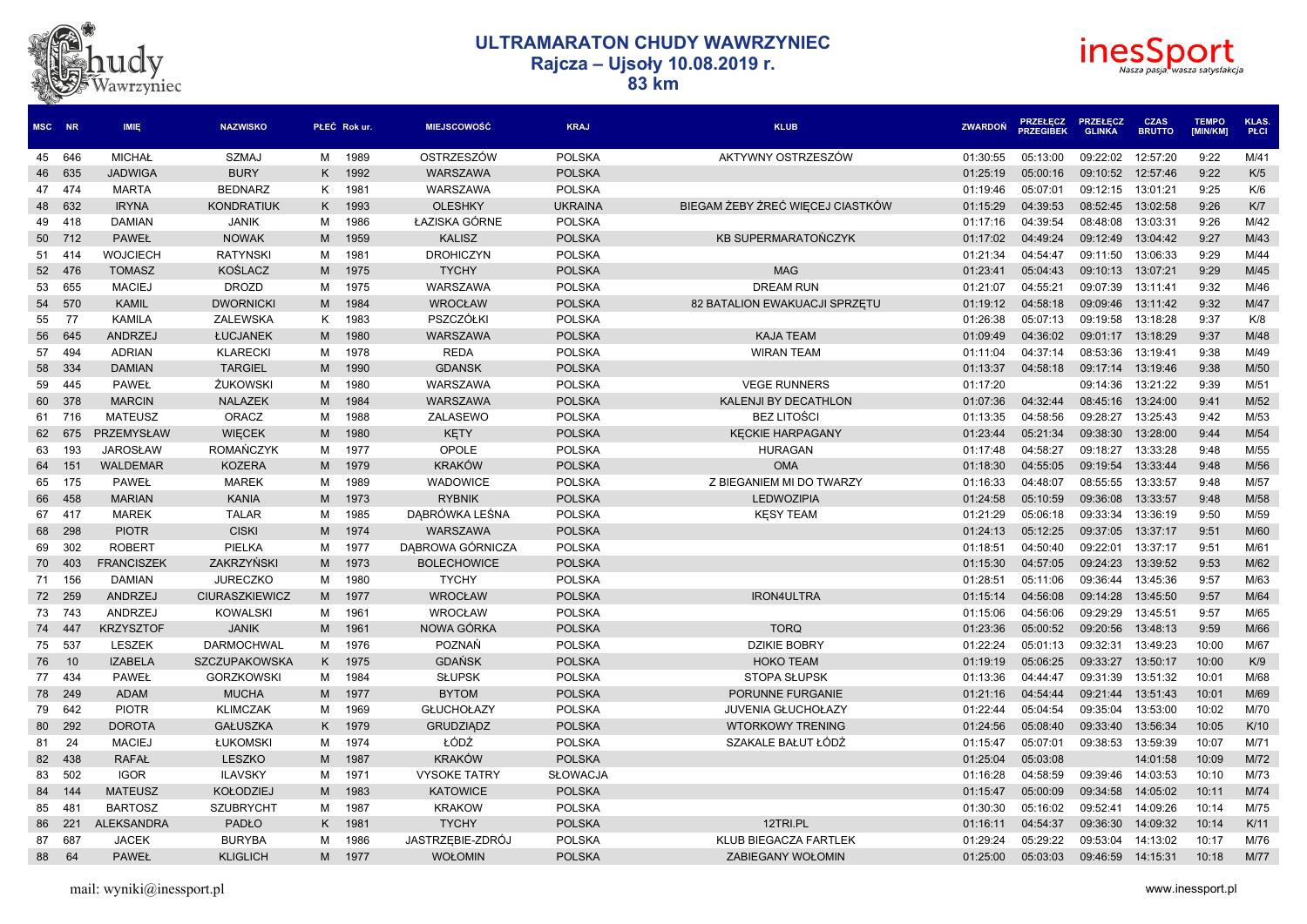



| MSC NR  |         | <b>IMIE</b>       | <b>NAZWISKO</b>    |   | PŁEĆ Rok ur. | <b>MIEJSCOWOŚĆ</b>   | <b>KRAJ</b>    | <b>KLUB</b>                            | <b>ZWARDON</b> | <b>PRZEŁĘCZ</b><br><b>PRZEGIBEK</b> | <b>PRZEŁECZ</b><br><b>GLINKA</b> | <b>CZAS</b><br><b>BRUTTO</b> | <b>TEMPO</b><br>[MIN/KM] | <b>KLAS</b><br>PŁCI |
|---------|---------|-------------------|--------------------|---|--------------|----------------------|----------------|----------------------------------------|----------------|-------------------------------------|----------------------------------|------------------------------|--------------------------|---------------------|
|         | 89 305  | <b>PIOTR</b>      | <b>HAJDUK</b>      | м | 1985         | SOSNOWIEC            | <b>POLSKA</b>  | W POGONI ZA DUCHEM                     | 01:32:08       | 05:38:05                            | 10:12:36                         | 14:15:31                     | 10:18                    | M/78                |
|         | 90 631  | <b>MACIEJ</b>     | <b>DUDEK</b>       | M | 1989         | <b>PIASECZNO</b>     | <b>POLSKA</b>  |                                        | 01:19:44       | 05:03:03                            | 09:34:53                         | 14:23:41                     | 10:24                    | M/79                |
| 91      | 585     | <b>BARTŁOMIEJ</b> | <b>TYTKO</b>       | м | 1979         | <b>TYCHY</b>         | <b>POLSKA</b>  |                                        | 01:25:16       | 05:16:14                            | 10:12:59                         | 14:27:49                     | 10:27                    | M/80                |
|         | 92 274  | <b>WOJCIECH</b>   | <b>NOGALSKI</b>    | M | 1981         | <b>LIBERTÓW</b>      | <b>POLSKA</b>  |                                        | 01:20:05       | 05:21:13                            | 10:14:10                         | 14:29:10                     | 10:28                    | M/81                |
| 93      | 351     | <b>AGNIESZKA</b>  | FOGIEL-PAWŁOWSKA   | K | 1979         | <b>WROCŁAW</b>       | <b>POLSKA</b>  | <b>LOS BIEGANEROS</b>                  | 01:26:10       | 05:37:54                            | 10:09:08                         | 14:33:09                     | 10:31                    | K/12                |
| 94      | 436     | <b>MARIUSZ</b>    | ZAWISZ             | M | 1983         | <b>GASZOWICE</b>     | <b>POLSKA</b>  | RADLINIOKI W BIEGU                     | 01:23:30       | 05:17:26                            | 10:14:37                         | 14:34:38                     | 10:32                    | M/82                |
| 95      | 688     | <b>FAYCAL</b>     | <b>LARBES</b>      | м | 1976         | <b>YERRES</b>        | <b>FRANCJA</b> |                                        | 01:25:23       | 05:01:04                            | 09:53:15                         | 14:39:21                     | 10:36                    | M/83                |
|         | 96 281  | <b>MAREK</b>      | <b>KOBYŁKA</b>     | M | 1967         | <b>KALISZ</b>        | <b>POLSKA</b>  | SUPERMARATON KALISZ                    | 01:28:06       | 05:16:03                            | 10:21:05                         | 14:51:27                     | 10:44                    | M/84                |
| 97      | 689     | <b>MARCIN</b>     | <b>SKRZEK</b>      | м | 1980         | WROCŁAW              | <b>POLSKA</b>  | PRO-RUN WROCŁAW                        | 01:22:43       | 05:08:44                            | 10:16:50                         | 14:55:02                     | 10:47                    | M/85                |
| 98      | 176     | <b>MICHAŁ</b>     | <b>ORLICZ</b>      | M | 1963         | WARSZAWA             | <b>POLSKA</b>  |                                        | 01:23:43       | 05:18:10                            | 10:06:07                         | 14:55:16                     | 10:47                    | M/86                |
| 99      | 636     | <b>MONIKA</b>     | <b>STEFAŃCZYK</b>  | K | 1980         | <b>KRAKÓW</b>        | <b>POLSKA</b>  | LES FEMMES COURANT DANS LES FORETS     | 01:29:54       | 05:48:10                            | 10:38:37                         | 14:55:19                     | 10:47                    | K/13                |
| 100 127 |         | <b>ZBIGNIEW</b>   | <b>HIBNER</b>      | M | 1974         | <b>SUCHY LAS</b>     | <b>POLSKA</b>  |                                        | 01:33:31       | 05:34:37                            | 10:19:45                         | 14:55:29                     | 10:47                    | M/87                |
| 101 187 |         | <b>KINGA</b>      | <b>GRZYWA</b>      | Κ | 1981         | <b>GROJEC</b>        | <b>POLSKA</b>  | PORUNNE FURGANIE                       | 01:32:45       | 05:38:37                            | 10:32:21                         | 15:03:33                     | 10:53                    | K/14                |
|         | 102 523 | <b>JAN</b>        | <b>POBŁOCKI</b>    | M | 1954         | <b>GDAŃSK</b>        | <b>POLSKA</b>  | <b>GRUPA TRÓJMIASTO/ SPARTANIE DZI</b> | 01:36:04       | 05:41:38                            | 10:35:39                         | 15:03:49                     | 10:53                    | M/88                |
|         | 103 336 | <b>TOMASZ</b>     | <b>CHMIELEWSKI</b> | м | 1972         | ŻORY                 | <b>POLSKA</b>  | BWOTR.PL -> BLOG BIEGOWY               | 01:28:44       | 05:48:07                            | 10:35:12                         | 15:05:11                     | 10:54                    | M/89                |
|         | 104 275 | <b>MARZENNA</b>   | <b>PERZ</b>        | K | 1968         | <b>BUKOWIEC</b>      | <b>POLSKA</b>  |                                        | 01:35:59       | 05:48:02                            | 10:33:33                         | 15:05:26                     | 10:55                    | K/15                |
|         | 105 385 | <b>PAWEŁ</b>      | <b>NOWACKI</b>     | м | 1976         | KRAKÓW               | <b>POLSKA</b>  |                                        | 01:21:40       | 04:49:49                            | 10:12:29                         | 15:06:49                     | 10:56                    | M/90                |
| 106     | 96      | ŁUKASZ            | <b>GWIAZDA</b>     | M | 1990         | KĘTY                 | <b>POLSKA</b>  | <b>KECKIE HARPAGANY</b>                | 01:21:18       | 05:12:21                            | 10:14:36                         | 15:07:02                     | 10:56                    | M/91                |
|         | 107 340 | <b>GRZEGORZ</b>   | <b>KARAWACKI</b>   | M | 1989         | <b>KETY</b>          | <b>POLSKA</b>  | <b>KECKIE HARPAGANY</b>                | 01:21:21       | 05:12:25                            | 10:14:34                         | 15:07:02                     | 10:56                    | M/92                |
|         | 108 748 | <b>MAREK</b>      | WAŚKIEWICZ         | M | 1988         | WARSZAWA             | <b>POLSKA</b>  |                                        | 01:30:51       | 05:31:32                            | 10:29:13                         | 15:08:15                     | 10:57                    | M/93                |
|         | 109 236 | <b>ZENON</b>      | KURYŁO             | м | 1966         | <b>RYBNIK</b>        | <b>POLSKA</b>  | <b>SBD ENERGETYK RYBNIK</b>            | 01:23:15       | 05:32:38                            | 10:56:51                         | 15:12:38                     | 11:00                    | M/94                |
| 110 450 |         | <b>ADAM</b>       | <b>WÓJCICKI</b>    | M | 1985         | KRAKÓW               | <b>POLSKA</b>  |                                        | 01:30:34       | 05:42:41                            | 10:47:22                         | 15:12:50                     | 11:00                    | M/95                |
|         | 111 499 | <b>INGA</b>       | <b>GRADZIK</b>     | K | 1993         | <b>KRAKÓW</b>        | <b>POLSKA</b>  |                                        | 01:29:16       | 05:30:38                            | 10:35:31                         | 15:13:48                     | 11:01                    | K/16                |
| 112 117 |         | <b>MARIUSZ</b>    | <b>WIJAS</b>       | M | 1973         | KRAKÓW               | <b>POLSKA</b>  |                                        | 01:37:23       | 06:00:21                            | 10:44:30                         | 15:15:02                     | 11:01                    | M/96                |
| 113 12  |         | <b>KRZYSZTOF</b>  | LESZCZYŃSKI        | M | 1981         | <b>BIAŁYSTOK</b>     | <b>POLSKA</b>  | BO ŻONA KAZAŁA CHATA NA GRONIU TEAM    | 01:28:31       | 05:20:50                            | 10:47:30                         | 15:15:23                     | 11:02                    | M/97                |
| 114 490 |         | <b>TOMASZ</b>     | <b>GASIOREK</b>    | M | 1975         | <b>BIELSKO-BIAŁA</b> | <b>POLSKA</b>  |                                        | 01:19:51       | 04:48:37                            | 09:39:47                         | 15:15:26                     | 11:02                    | M/98                |
| 115 347 |         | <b>TOMASZ</b>     | <b>BOBIN</b>       | м | 1978         | GORZÓW WIELKOPOLSKI  | <b>POLSKA</b>  |                                        | 01:19:33       | 05:27:17                            | 10:37:40                         | 15:15:27                     | 11:02                    | M/99                |
| 116     | 97      | <b>MAREK</b>      | <b>MESJASZ</b>     | M | 1985         | <b>LUBIN</b>         | <b>POLSKA</b>  | BIEGAJACA KASTA MIEDZIOWEGO MIASTA     | 01:27:36       | 05:36:40                            | 10:48:10                         | 15:15:57                     | 11:02                    | M/100               |
|         | 117 729 | <b>BORYS</b>      | <b>BLADOWSKI</b>   | M | 1981         | <b>ROKOCIN</b>       | <b>POLSKA</b>  | <b>THALES</b>                          | 01:23:46       | 05:14:55                            | 10:21:17                         | 15:17:43                     | 11:03                    | M/101               |
|         | 118 613 | ŁUKASZ            | WARDZYŃSKI         | M | 1982         | <b>WARSZAWA</b>      | <b>POLSKA</b>  |                                        | 01:20:03       | 05:29:51                            | 10:33:05                         | 15:18:00                     | 11:04                    | M/102               |
| 119 574 |         | <b>MICHAŁ</b>     | <b>DEMBY</b>       | м | 1988         | POZNAŃ               | <b>POLSKA</b>  | <b>MUD GOATS</b>                       | 01:21:06       | 05:16:15                            | 10:30:44                         | 15:19:10                     | 11:04                    | M/103               |
| 120 747 |         | <b>ZBIGNIEW</b>   | <b>INGLANT</b>     | M | 1966         | <b>CHORZÓW</b>       | <b>POLSKA</b>  | <b>RUN LOG COM</b>                     | 01:28:22       | 05:34:00                            | 10:49:09                         | 15:20:15                     | 11:05                    | M/104               |
|         | 121 662 | <b>KRZYSZTOF</b>  | PIECZARA           | м | 1981         | <b>JAWORZNO</b>      | <b>POLSKA</b>  | <b>KB MCKIS JAWORZNO</b>               | 01:31:48       | 05:29:40                            | 10:32:58                         | 15:25:21                     | 11:09                    | M/105               |
|         | 122 515 | <b>WOJCIECH</b>   | <b>DZIEMBA</b>     | M | 1987         | <b>KATOWICE</b>      | <b>POLSKA</b>  | <b>DYNAFIT EAGLES</b>                  | 01:31:47       | 05:29:42                            | 10:33:01                         | 15:25:23                     | 11:09                    | M/106               |
| 123 677 |         | <b>MARCIN</b>     | <b>LISICA</b>      | M | 1972         | WARSZAWA             | <b>POLSKA</b>  |                                        | 01:25:17       | 05:31:15                            | 10:43:08                         | 15:27:30                     | 11:10                    | M/107               |
| 124     | 99      | <b>JACEK</b>      | <b>SIKORSKI</b>    | M | 1969         | <b>PIŁA</b>          | <b>POLSKA</b>  | <b>MECHANIK PIŁA</b>                   | 01:22:34       | 05:30:04                            | 10:44:09                         | 15:27:38                     | 11:11                    | M/108               |
|         | 125 215 | <b>TOMASZ</b>     | <b>CIEPŁY</b>      | м | 1977         | PIŁA                 | <b>POLSKA</b>  | <b>GIRO DI ZAWADA</b>                  | 01:22:34       | 05:30:02                            | 10:44:52                         | 15:27:38                     | 11:11                    | M/109               |
|         | 126 116 | <b>MICHAŁ</b>     | <b>CZARDYBON</b>   | M | 1980         | <b>WYRY</b>          | <b>POLSKA</b>  | <b>CZARNE STOPY</b>                    | 01:25:58       | 05:35:36                            | 10:45:16                         | 15:28:01                     | 11:11                    | M/110               |
| 127     | 86      | <b>KAMIL</b>      | <b>KUBRAK</b>      | м | 1984         | KRAKÓW               | <b>POLSKA</b>  | <b>CZARNE STOPY</b>                    | 01:25:57       | 05:35:29                            | 10:45:18                         | 15:28:01                     | 11:11                    | M/111               |
| 128 387 |         | <b>JANUSZ</b>     | <b>BATKO</b>       | M | 1974         | <b>GLIWICE</b>       | <b>POLSKA</b>  |                                        | 01:25:18       | 05:42:16                            | 10:44:53                         | 15:28:03                     | 11:11                    | M/112               |
|         | 129 738 | <b>PIOTR</b>      | PASTUSZKA          | M | 1964         | <b>BIELSKO-BIAŁA</b> | <b>POLSKA</b>  |                                        | 01:22:39       | 05:00:00                            | 10:19:36                         | 15:28:27                     | 11:11                    | M/113               |
| 130 557 |         | <b>AGNIESZKA</b>  | <b>WROE</b>        | K | 1981         | <b>POZNAN</b>        | <b>POLSKA</b>  | <b>BANGKOK RUNNER</b>                  | 01:35:51       | 05:37:55                            | 10:50:00                         | 15:29:12                     | 11:12                    | K/17                |
| 131     | 73      | <b>MICHAŁ</b>     | <b>SPŁAWSKI</b>    | м | 1981         | <b>WROCŁAW</b>       | <b>POLSKA</b>  | MSERWIS.PL                             | 01:31:49       |                                     | 10:37:07                         | 15:29:30                     | 11:12                    | M/114               |
|         | 132 174 | <b>KAROLINA</b>   | <b>KOZŁOWSKA</b>   | K | 1976         | <b>BYDGOSZCZ</b>     | <b>POLSKA</b>  |                                        | 01:29:55       | 06:07:12                            | 11:01:45                         | 15:33:04                     | 11:15                    | K/18                |
|         |         |                   |                    |   |              |                      |                |                                        |                |                                     |                                  |                              |                          |                     |